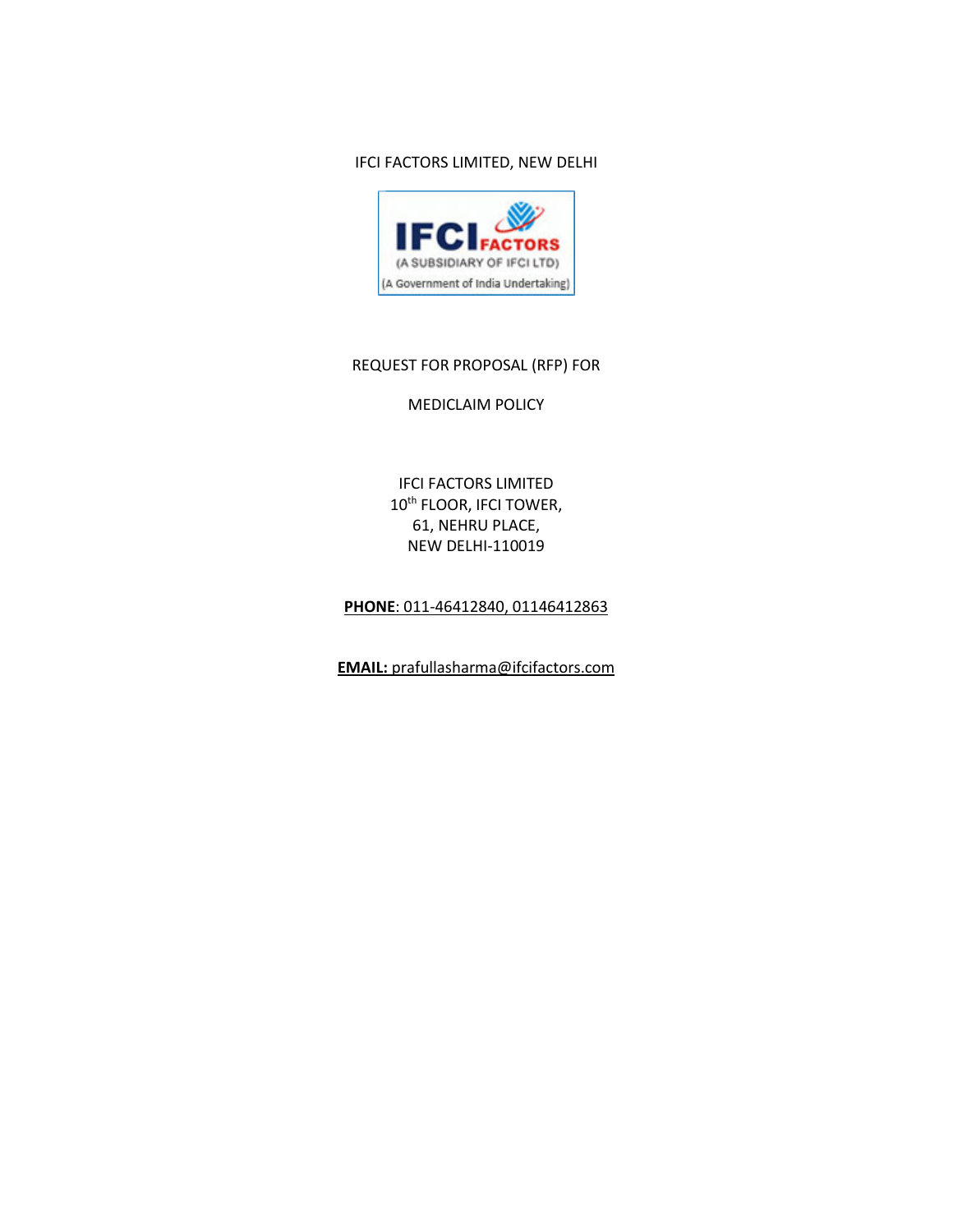# IFCI FACTORS LIMITED 10th FLOOR, IFCI TOWER, 61, NEHRU PLACE,NEW DELHI-110019

Date: 14.07.2021

| Due Date & Time of Submission of Bid         |  |
|----------------------------------------------|--|
| 11:00 hrs on 23.07.2021                      |  |
| Due Date & Time of Opening of Bid            |  |
| Techno Commecial Bid-12:00 hrs on 23.07.2021 |  |

M/S \_\_\_\_\_\_\_\_\_\_\_\_\_\_\_\_\_\_\_\_\_

\_\_\_\_\_\_\_\_\_\_\_\_\_\_\_\_\_\_\_\_\_\_\_\_\_

Dear Sir/Madam,

**Subject:** Request for proposal (RFP) for Mediclaim policy of employees for the period August, 2021 to July, 2022.

- 1. IFCI Factors Limited is a Company having its Registered Office at New Delhi and other Regional Offices across the country with strength of 27 employees in different age groups with the retirement age of 60 Years. IFCI Factors Limited intends to take Mediclaim Policy for the period starting from August 1, 2021 till July 31, 2022.
- 2. Proposals are invited from eligible Mediclaim Health Companies for Group Health Mediclaim Policy for employees & their dependents (parents, *spouse and maximum of three dependent children upto 25 years of age*).
- 3. Sum Insured under the Mediclaim policy is as under:

| S.No           | <b>Category</b>                                      | <b>Basic</b><br>coverage<br>(Rs. In lakh) |
|----------------|------------------------------------------------------|-------------------------------------------|
| 1              | All Officers upto Senior Manager (including parents) | 7.00                                      |
|                | All Officers upto Senior Manager (excluding parents) | 3.00                                      |
| $\mathfrak{p}$ | AVP/SAVP (including parents)                         | 8.00                                      |
|                | AVP/SAVP (excluding parents)                         | 4.00                                      |
| 3              | VP/SVP (including parents)                           | 9.00                                      |
|                | VP/SVP (excluding parents)                           | 5.00                                      |

4. Medical expenses of upto 30 days of pre-hospitalisation and upto 60 days for post-hospitalisation to be admissible.